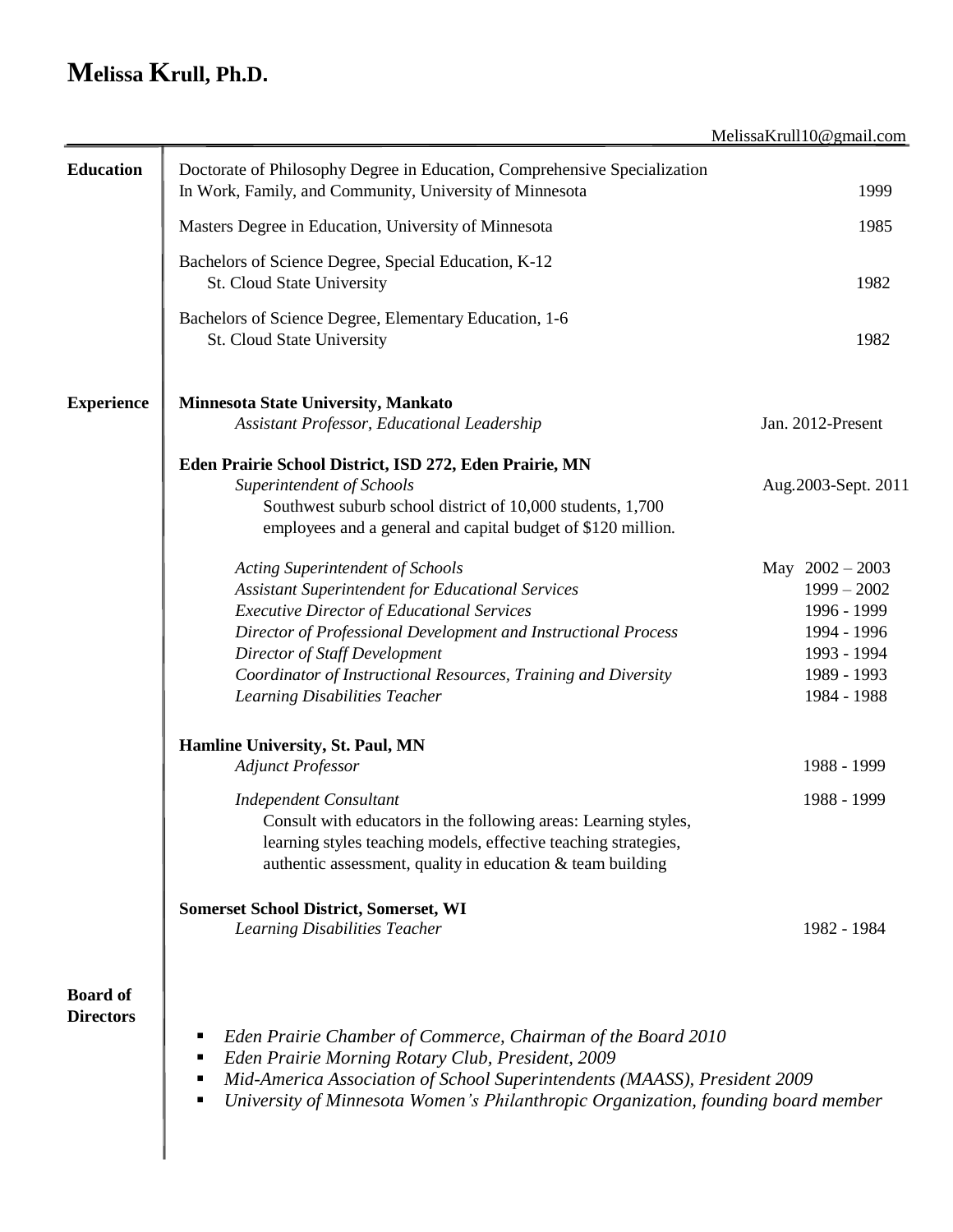## **Melissa Krull, Ph.D.**

### **Professional Presentations**

- *University of Minnesota, Center on Race and Poverty, Panelist, September, 2010*
- *MN Representative for One Nation, United States White House, May 2011*
- *Our Savior's Homeless Project, Key Note Address, November 2011*
- *University of Minnesota Women's Philanthropic, Key Note Address, December 2011*
- *One Nation Indivisible: Strategy Session Presenter, February, 2012*
- *MASA "Ruth's Table" Key Note Address, March 2012*
- *National Coalition for School Diversity: Georgetown Law Center, Panelist, May 2012*
- *National Urban Alliance Academy speaker: Columbia University/Princeton University Club, June 2012*
- *Panasonic Superintendent's Presenter, New Jersey Superintendents, June 2012*
- *Women's Leadership: Key Note Speaker, St. Cloud State University, May 2013*
- *Virginia Commonwealth University: Panelist, "Looking Back, Moving Forward: Education in the Richmond Region 40 years after the Merhige decision. Why school diversity matters more than ever and what our region can do about it." March 2012*
- *Minnesota Minority Education Partnership, Leading Courageously for Racial Equity in Minnesota Schools, February 2014*

### **Publications & Writing**

- *Minneapolis Star Tribune, My Side, on Eden Prairie Schools Equity Work, (2010)*
- *Education Week, Letter on Equity Needs in Schools, 2011*
- *Co-Author for Theory to Practice Chapter in Glenn Singleton's book entitled, More Courageous Conversations: Theory to Practice, 2012*
- *Op Ed Piece for the Washington Post on School Integration, September 2012*
- *AASA School Administrator Column, Leading Deliberately in Suburbia Toward Equity and Integration*, *December 2013*
- *Sojourner, Time to End 'Separate and Unequal' Schools, Where is the resolve among us to make lasting change for all children?, September 2014*